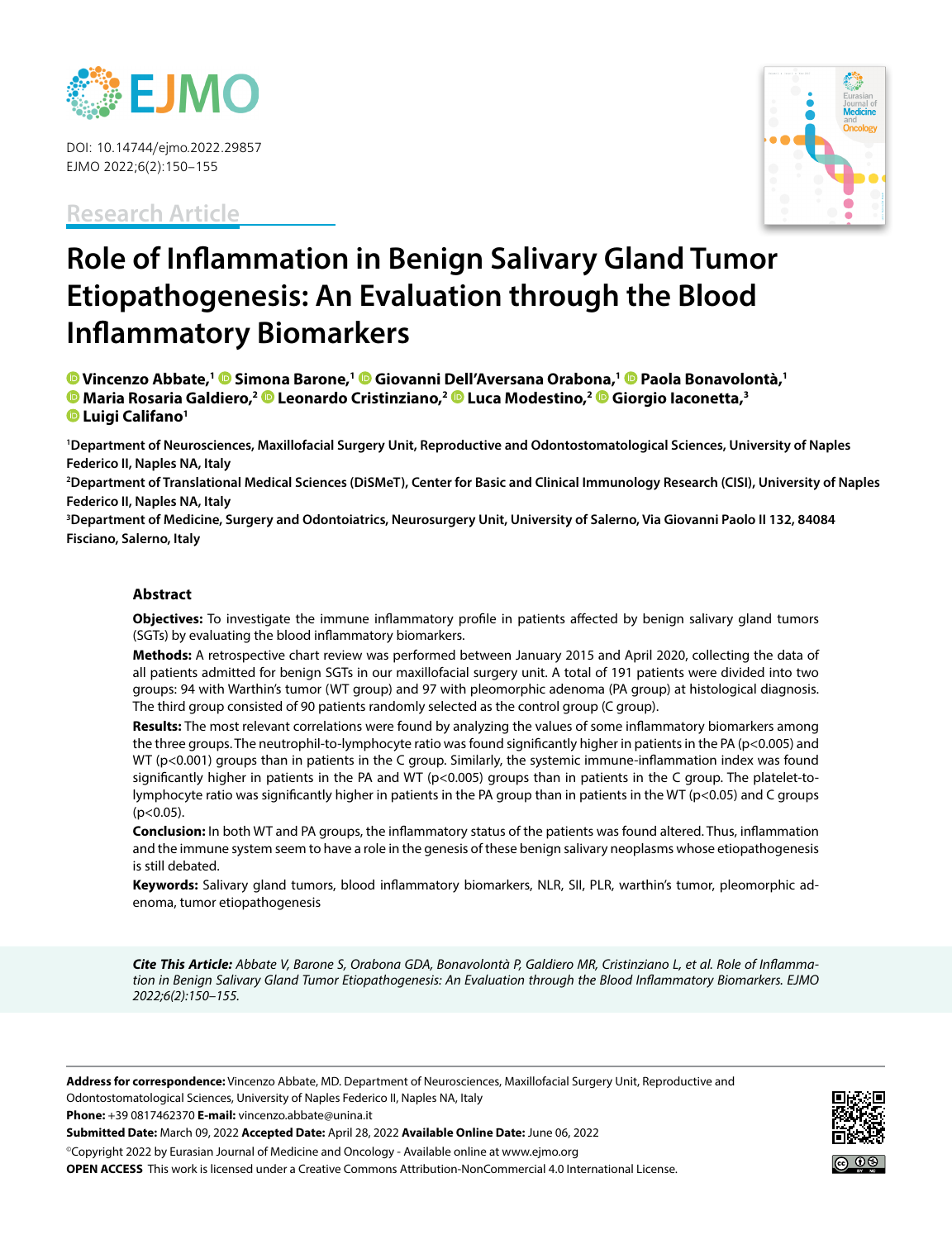Inflammatory blood biomarkers such as the neutrophil-<br>to-lymphocyte ratio (NLR), the platelet-to-lymphocyte nflammatory blood biomarkers such as the neutrophilratio (PLR), and recently the systemic immune-inflammation index (SII) reflect the balance between host inflammation and immune status. They are frequently discussed in the literature and their efficacy as prognostic indicators in malignant tumors is now unanimously recognized. However, it is not yet clear whether they can also play a role in benign tumors, especially for the salivary glands.<sup>[1]</sup>

Benign salivary gland tumors (SGTs) are the most frequent types, corresponding to 54%–79% of the total SGTs, while malignant tumors account for 21%–46%.

Pleomorphic adenoma is the most common SGT. It accounts for nearly 50% of all neoplasms occurring at this anatomical site. The second most frequent is Warthin's tumor, also called papillary lymphomatous cystadenoma, which corresponds to 4%–14% of all tumors.[2]

Even though a strong association with smoking, ionizing radiation, viruses, and autoimmune disease was found, the etiopathogenesis of these tumors is still largely unknown.<sup>[3]</sup>

Smoking may trigger ductal hyperplasia and oncocytic metaplasia in preexisting lymph nodes.<sup>[4]</sup>

The exact etiopathogenesis of pleomorphic adenomas is also still unknown. Genetic and environmental risk factors appear to be involved.<sup>[5]</sup>

The tumor responds to hyperplastic pathogenesis: cells proliferate and change the cytoarchitecture of the tissue to extend through normal glandular parenchyma in the form of finger-like pseudopodia, leading to a high recurrence rate after surgery. Besides this, there is a potential for malignant transformation into carcinoma ex pleomorphic adenoma in less than 5%.<sup>[6]</sup>

Such evidence suggests that the inflammatory status of the patients may be altered, and it could contribute to the etiopathogenesis of these tumors.

Therefore, the aim of this study is to investigate the immune inflammatory profile based on blood biomarkers in patients affected by benign SGTs by focusing on pleomorphic adenoma and Warthin's tumor.

## **Methods**

## **Study Subjects**

Clinical records of patients with SGTs who underwent their first operation between January 2015 and April 2020 at the Department of Maxillofacial Surgery of the University of Naples "Federico II" were retrospectively analyzed.

Of the 458 reports examined, 191 patients who met the

following inclusion criteria were eligible for this study: histologically confirmed Warthin's tumor or pleomorphic adenoma; complete medical records available; and preoperative blood count.

Exclusion criteria include patients who had any inflammatory, autoimmune, acute, or chronic infection disease; history of other cancers; previous treatment with nonsteroid anti-inflammatory drugs and immunotherapy; fever; acute myocardial infarction or coronary revascularization within 6 months before surgery; and who had incomplete clinical data.

#### **Study Methods**

Patients' clinical–pathological data such as sex, age, tumor location, and comorbidities were collected from the medical records. Based on their histological diagnoses, patients were grouped as follows: WT group (94 patients with Warthin's tumor) and PA group (97 patients with pleomorphic adenoma).

In addition, 90 consecutive noncancer patients were randomly selected from our database and used as controls (C group).

Blood samples from each patient with a confirmed diagnosis of a SGT were taken before the first surgery at our center, as part of the preoperative workup. Serum full blood count, lactate dehydrogenase (LDH), and gamma globulin measurements were performed in certified health service laboratories in a standardized manner on automated counters. Routine laboratory data included white blood cell (WBC) count, absolute lymphocyte count (ALC), absolute neutrophil count (ANC), absolute monocyte count (AMC), absolute eosinophil count, absolute basophil count (ABC), platelets, LDH, and gamma globulin fraction and were obtained from the clinical record. From these retrospectively available preoperative biochemical data, the following scores were calculated:

- NLR by dividing the ANC by the ALC;
- PLR by dividing the absolute platelet count by the ALC;
- SII by multiplying the absolute platelet count and NLR.

## **Statistical Analysis**

Patients' characteristics were expressed as mean±SEM. Statistical analysis was performed using Prism 7 (GraphPad Software, San Diego, CA, USA). Quantitative or continuous variables were tested for Gaussian distribution with the Shapiro–Wilk test, and nonparametric and parametric data were further analyzed with the Mann–Whitney U test and Student's t-test, respectively. The α for statistical significance was set at 0.05.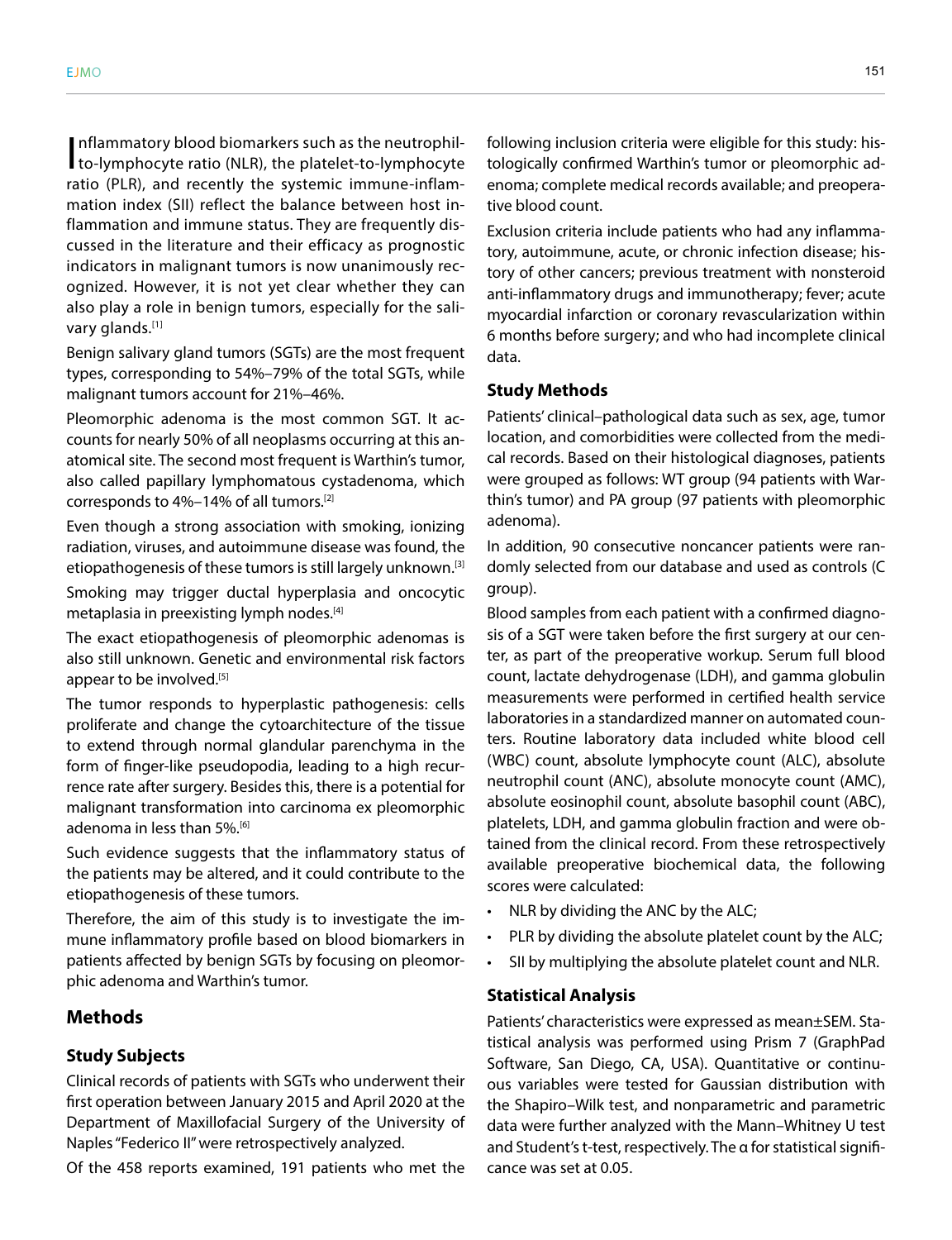## **Results**

In the first group, 94 patients with Warthin's tumor were included (63 males and 31 females). The mean age was  $60.3 \pm 11.3$  years. In the second group, 97 patients with pleomorphic adenoma were included (36 males and 61 females). The mean age was 49±15.1 years. In the third cohort (healthy controls), 90 patients comprising 65 males and 25 females were included. The mean age was 52.0±16.1 years (Table 1).

The age of onset of the WT group was higher than that of the PA group (Fig. 1). No differences were found in the gamma globulin fraction (Fig. 1). No differences were found in the absolute lymphocyte and absolute eosinophil count (Fig. 2).

| <b>Table 1.</b> Comparison of the mean values of blood inflammatory<br>biomarkers among the WT, PA, and C groups |                 |                 |         |
|------------------------------------------------------------------------------------------------------------------|-----------------|-----------------|---------|
|                                                                                                                  | <b>WT</b> group | <b>PA</b> group | C group |
| Age                                                                                                              | 60.3            | 49.0            | 52.0    |
| AMC                                                                                                              | 0.47            | 0.26            | 0.44    |
| ALC                                                                                                              | 2.09            | 1.69            | 2.08    |
| <b>ANC</b>                                                                                                       | 4.98            | 2.53            | 3.76    |
| <b>AEC</b>                                                                                                       | 0.17            | 0.12            | 0.19    |
| <b>WBC</b>                                                                                                       | 8.01            | 7.08            | 6.55    |
| LDH                                                                                                              | 230.74          | 204.95          | 189.0   |
| <b>NLR</b>                                                                                                       | 2.53            | 2.56            | 1.88    |
| <b>PLR</b>                                                                                                       | 113.61          | 135.55          | 113.86  |
| SII                                                                                                              | 588.07          | 613.99          | 423.61  |
| ABC                                                                                                              | 0.04            | 0.02            | 0.08    |

WT: Warthin's tumor; PA: Pleomorphic adenoma; C: Control; AMC: Absolute monocyte count; ALC: Absolute lymphocyte count; ANC: Absolute neutrophil count; AEC: Absolute eosinophil count; WBC: White blood cell; LDH: Lactate dehydrogenase; NLR: Neutrophil-to-lymphocyte ratio; PLR: Platelet-to-lymphocyte ratio; SII: Systemic immune-inflammation index.

The WT group displayed increased LDH levels (Fig. 1), WBC (Fig. 2), AMC (Fig. 2), and ANC (Fig. 2) compared with the control and PA groups. A slight increase in ABC (Fig. 2) was also found in the WT group compared with the PA group.

NLR was significantly higher in PA and WT groups compared with the C group (Fig. 3). A similar distribution was also found for the SII value, which was significantly higher in patients in the PA and WT groups compared with those in the C group (Fig. 3).

Interestingly, PLR was significantly higher in the PA group than in the WT ( $p<0.05$ ) and C groups ( $p<0.05$ ) (Fig. 3).

# **Discussion**

The current fourth World Health Organization classification of 2017 defines 11 different types of benign epithelial salivary tumors (some of them with subclassifications).<sup>[7]</sup>

The most common tumors are pleomorphic adenoma and Warthin's tumor. Even if they are well characterized from the histopathological point of view, the etiopathogenesis is still largely unknown.

For this reason, an important contribution could have inflammatory biomarkers in the blood. These indices (NLR, PLR, and SII) are quoted in the literature today as useful prognostic markers in many malignant tumors such as hepatocellular carcinoma, esophageal squamous cell carcinoma, and small cell lung cancer.<sup>[8-10]</sup>

Searching the most common databases of medical literature (Cochrane, PubMed, Scopus, etc.), we found only two papers that highlighted the role of NLR in SGTs. Damar et al. in their study in 2016 analyzed preoperative NLR values in a court of 182 patients with malignant and benign SGTs. The mean neutrophil percentage and NLR were significantly higher in patients with malignant SGTs than in patients with benign SGTs. However, lymphocyte count and



**Figure 1.** Continuous preoperative demographic (age) and biochemical (lactate dehydrogenase and gamma globulin fraction) parameters in patients with different subtypes of salivary gland tumors. The data are shown as mean ± standard deviation for the parameters that showed crude significant differences, which also remained significant after Benjamini–Hochberg correction. \*<0.05, \*\*\*<0.005, and \*\*\*\*<0.001 (oneway ANOVA test with post hoc Nemenyi–Damico–Wolfe–Dunn multiple comparison test).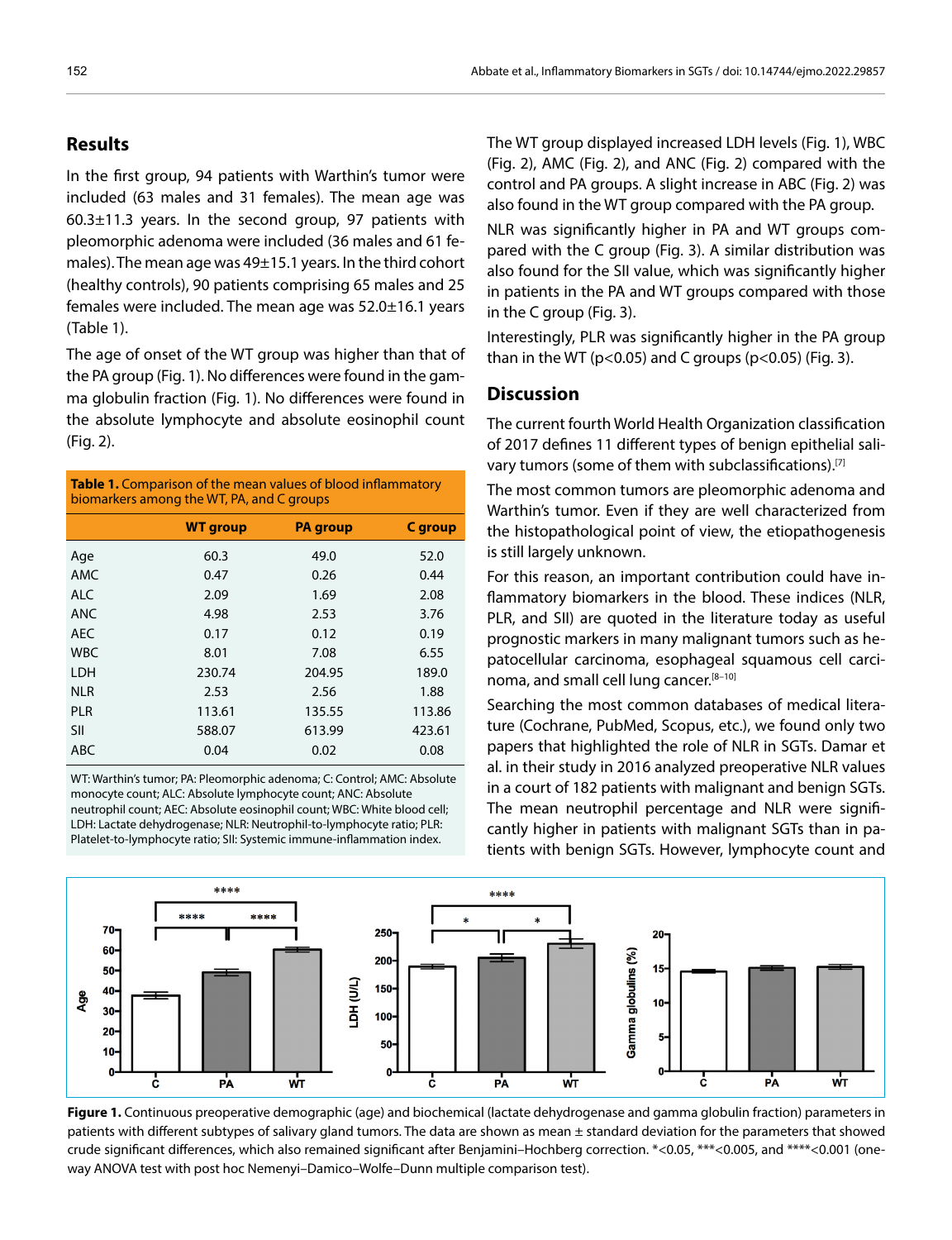



Figure 2. Continuous preoperative full blood count parameters in patients with different subtypes of salivary gland tumors. The data are shown as mean±standard deviation for the biochemical parameters that showed crude significant differences, which also remained significant after Benjamini–Hochberg correction. \*<0.05, \*\*<0.01, \*\*\*<0.005, and \*\*\*\*<0.001 (one-way ANOVA test with post hoc Nemenyi–Damico–Wolfe–Dunn multiple comparison test).

percentage, neutrophil percentage, and NLR were significantly different between benign and high-grade malignant parotid gland tumors. No statistically significant difference was observed among inflammatory biomarkers between benign and low-grade malignant tumors.<sup>[11]</sup>

A similar study was carried out in 2018 by Kuzucu et al., which considered the PLR index. They found a significant increase in NLR and PLR indices in malignant tumors compared with benign tumors. This increase was not evident in the control group.[12]

Therefore, even though the prognostic role of the inflammatory biomarkers in the malignant progression is now well described, no data are available on their role in the two most frequent benign salivary cancers.

Our results showed a significant increase in NLR, PLR, and SII indices in pleomorphic adenoma and Warthin's tumor compared with the control group.



Figure 3. Continuous preoperative serum inflammation-based scores in patients with different subtypes of salivary gland tumors. The data are shown as mean  $\pm$  standard deviation for the biochemical parameters that showed crude significant differences, which also remained significant after Benjamini–Hochberg correction. \*\*<0.01, \*\*\*<0.005, and \*\*\*\*<0.001 (one-way ANOVA test with post hoc Nemenyi–Damico– Wolfe–Dunn multiple comparison test).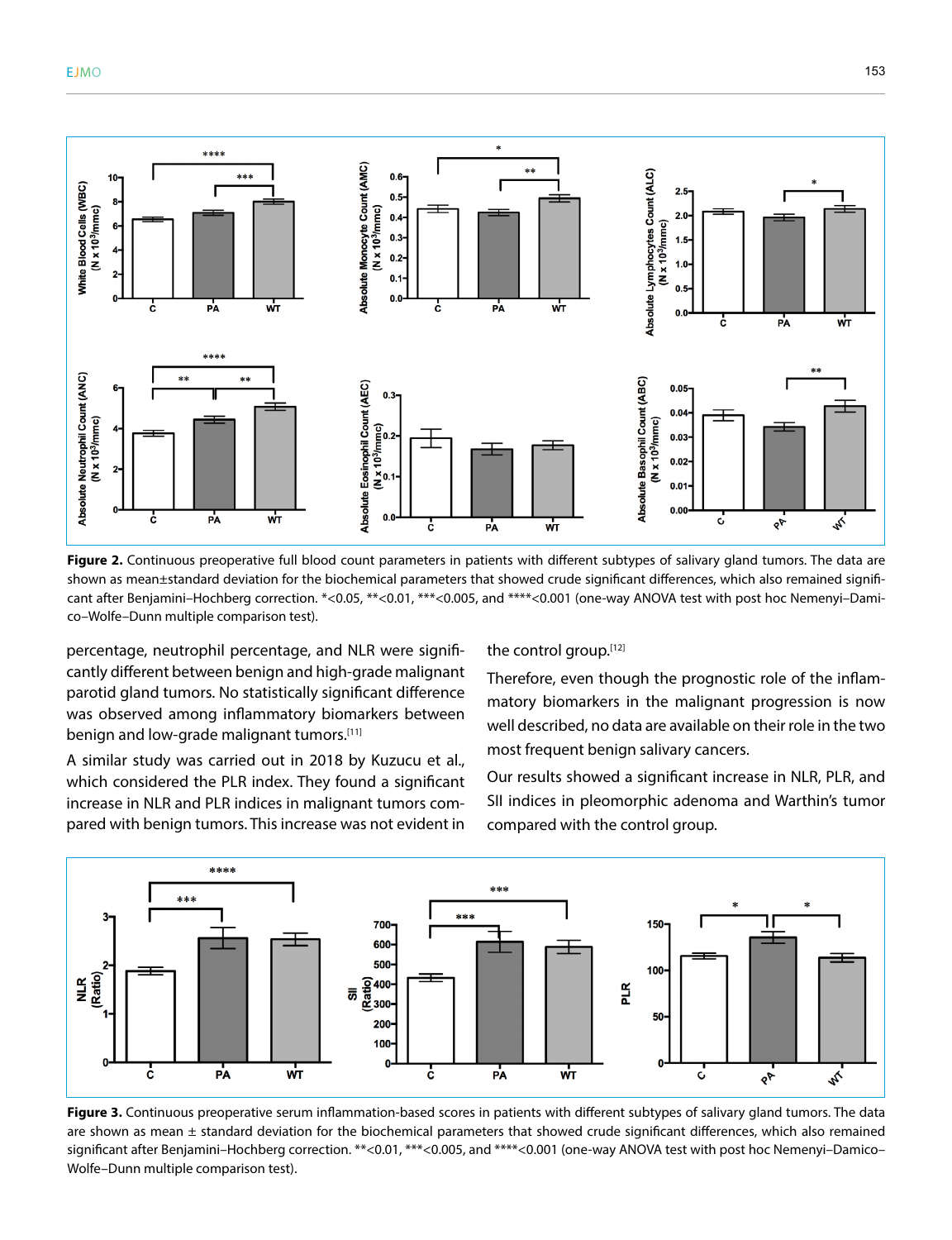In particular, we found a significant increase in all three inflammatory biomarkers compared with the control group in Warthin's tumors and pleomorphic adenoma, and, above all, in Warthin's tumor group, an increase in the absolute number of LDH, WBC, neutrophils, monocytes, and basophils was noted.

Orabona et al. highlighted how self-immunity and inflammation are directly connected with Warthin's tumor etiopathogenesis.[3]

Histologically, Warthin's tumor is characterized by an oncocytic epithelial component forming uniform rows of cells surrounded by cystic spaces associated with a lymphoid stroma containing many germ centers. These could be the result of an immune response to some irritative stimuli, such as cigarette smoke, by residual lymphoid tissue in the salivary gland.<sup>[13]</sup>

In 1971, Allegra noted that the morphologic characteristics of the lymphoid stroma and the distribution of immunoglobulin (IgG) resembled those found in delayed hypersensitivity disease instead of normal or reactive lymph nodes.<sup>[14,15]</sup>

Recently, other reported cases revealed the infiltration of IgG4-positive plasma cells in Warthin's tumor, which implied the possible relationship with IgG4-related disease (IgG4-RD).[16]

Thus, the inflammation would appear to play a primary role in the genesis of this tumor as confirmed by the high value of inflammatory biomarkers. These indices reflect the status of the immune system and systemic inflammation.

In the pleomorphic adenoma, inflammation could be secondarily activated by the proliferative effect of the cells which is the basis of its pathogenesis. Frequently, pleomorphic adenoma lacks a true capsule and is surrounded by a fibrous pseudocapsule of variable thickness. The tumor extends through normal glandular parenchyma in the form of finger-like pseudopodia.<sup>[17]</sup> The inflammation could be triggered by the immune system in an attempt to confine proliferative activity. This hypothesis could be confirmed by the surprisingly high values of PLR compared with the WT and C groups. In fact, platelets could act as chemoattractants to promote the inflammatory peritumoral activity essential for inhibiting intraglandular neoplastic proliferation responsible for potential malignant transformation.

# **Conclusion**

In conclusion, our results show that inflammatory biomarkers may provide useful information about the inflammatory status of the patients affected by SGT. The analysis of the statistical values indicates that the inflammation seems to have a primary role in the genesis of Warthin's tumor and

activates secondarily in the case of pleomorphic adenoma This study has several limitations: this is a single-center study, mainly including a population of Italian patients, hence limiting the generalizability of our findings to other populations or ethnicities; it is a retrospective study and we cannot exclude that some patients would have unknown/ unreported concomitant diseases capable of influencing hematopoiesis or systemic inflammation. A prospective trial on larger series would be advisable to confirm our preliminary results.

#### **Disclosures**

**Ethics Committee Approval:** The study was approved by the Local Ethics Committee.

**Peer-review:** Externally peer-reviewed.

**Conflict of Interest:** None declared.

**Authorship Contributions:** Concept – V.A., S.B.; Design – V.A., G.I.; Supervision – V.A.; Materials – P.B., G.d.O.; Data collection &/ or processing – L.M., L.C.; Analysis and/or interpretation – M.R.G.; Literature search – S.B., V.A.; Writing – S.B.; Critical review – L.C.

#### **References**

- 1. Brenner DR, Scherer D, Muir K, Schildkraut J, Boffetta P, Spitz MR, et al. A review of the application of inflammatory biomarkers in epidemiologic cancer research. Cancer Epidemiol Biomarkers Prev 2014;23:1729–5[1. \[CrossRef\]](https://doi.org/10.1158/1055-9965.EPI-14-0064)
- 2. Lima SS, Soares AF, Amorim RF, Freitas RDA. Perfil epidemiológico das neoplasias de glândulas salivares: análise de 245 casos. Rev Bras Otorrinolaringol 2005;71:335–4[0. \[CrossRef\]](https://doi.org/10.1590/S0034-72992005000300012)
- 3. Orabona GDA, Abbate V, Piombino P, Romano A, Schonauer F, Iaconetta G, et al. Warthin's tumour: Aetiopathogenesis dilemma, ten years of our experience. Journal of Cranio-Maxillofacial Surgery 2015;43:427–31[. \[CrossRef\]](https://doi.org/10.1016/j.jcms.2014.11.019)
- 4. Cope W, Naugler C, Taylor SM, Trites J, Hart RD, Bullock MJ. The association of warthin tumor with salivary ductal inclusions in intra and periparotid lymph nodes. Head Neck Pathol 2014;8:73–[6. \[CrossRef\]](https://doi.org/10.1007/s12105-013-0477-5)
- 5. Clark K. Etiology and familial inheritance of pleomorphic adenomas. Dentistry 3000 2017;5:54–8. [\[CrossRef\]](https://doi.org/10.5195/D3000.2017.70)
- 6. Choi JS, Cho BH, Kim HJ, Kim YM, Jang JH. Identification of new genes of pleomorphic adenoma. Medicine (Baltimore) 2019;98:e18468.
- 7. El-Naggar AK, Chan JKC, Grandis JR, Slootweg PJ. Tumours of salivary glands. WHO Classification of head and neck tumours. 4th ed. Lyon, France: IARC Press; 2017. p. 159.
- 8. Hu B, Yang XR, Xu Y, Sun YF, Sun C, Guo W, et al. Systemic immune-inflammation index predicts prognosis of patients after curative resection for hepatocellular carcinoma. Clin Cancer Res 2014;20:6212–22[. \[CrossRef\]](https://doi.org/10.1158/1078-0432.CCR-14-0442)
- 9. Geng Y, Shao Y, Zhu D, Zheng X, Zhou Q, Zhou W, et al. Systemic immune-inflammation index predicts prognosis of pa-